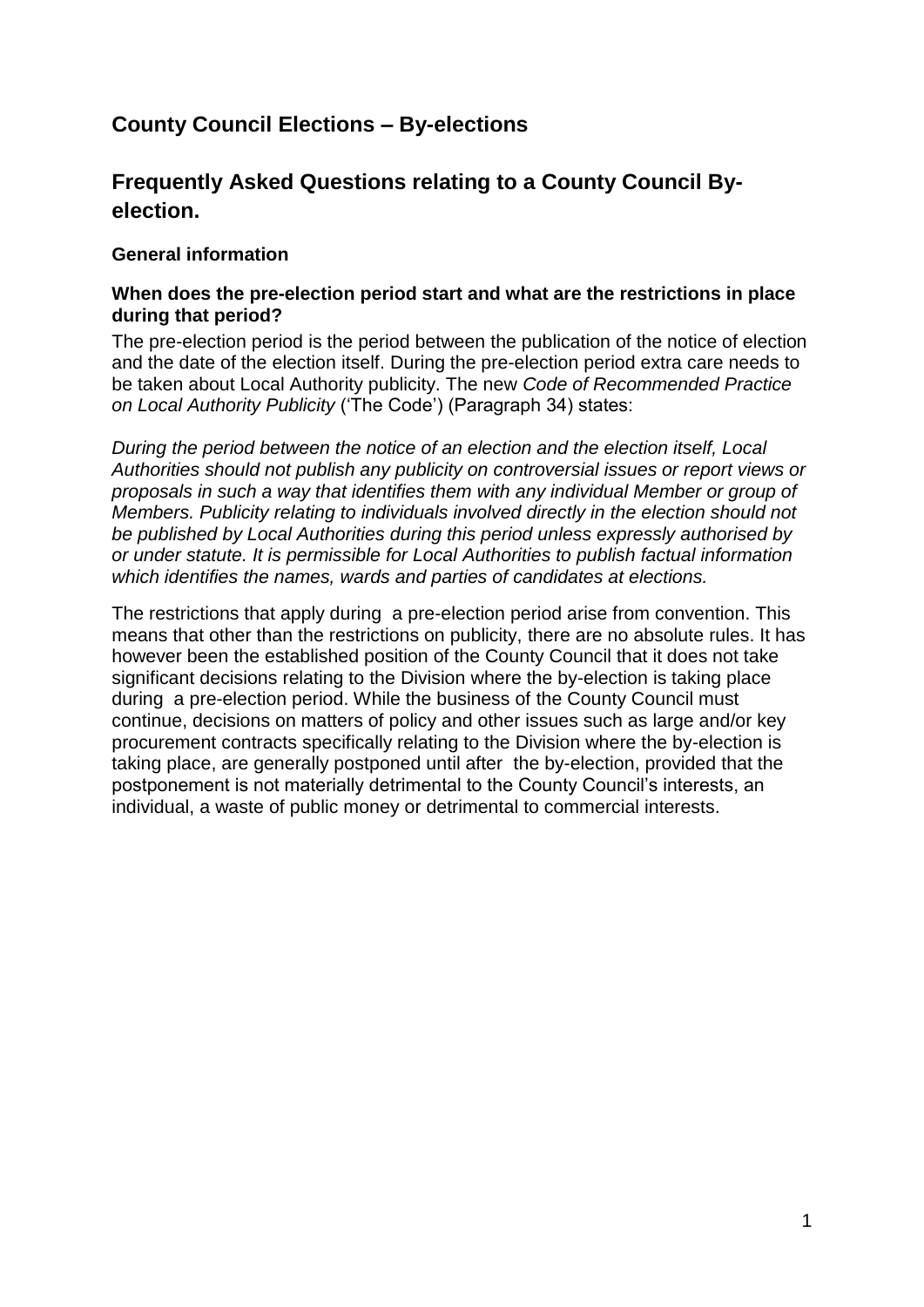**Information for existing County Council Members and election candidates**

### **Can I use my County Council e-mail address and the equipment supplied to me by the County Council, e.g. my laptop and my mobile phone, in the election campaign?**

The County Council's Code of Conduct for Members states that you must ensure that:

*When using or authorising the use by others of the resources of the County Council that such resources are not used improperly for political purposes.*

The County Council's Protocol for Member/Officer relations states that:

*The only basis on which the County Council can lawfully provide support services (e.g. stationery, typing, printing, photocopying, transport, etc) to Members is to assist them in discharging their role as Members of the County Council. Such support services must therefore, only be used on County Council business. They should never be used in connection with party political or campaigning activity, or for private purposes.*

*It is acknowledged however, that certain equipment provided, such as personal computers and mobile phones, can be put to ancillary personal use by Members, provided that such use incurs no cost to the County Council. Any such equipment provided by the County Council, such as personal computers, must however only be used in accordance with any County Council policies which apply at the time. Furthermore, the Member will be fully responsible for the use or misuse of the equipment, including any use or misuse by anyone to whom the Member has given access to the equipment.*

So while your email address and the resources of the County Council can be used for ancillary personal use, they **cannot** be used in connection with any party political or campaigning activity. For example, the following would be contrary to the Code of Conduct and the Protocol for Member/Officer relations:

- Quoting a County Council e-mail address in party political publicity material
- Printing political information/e-mails/attachments on paper supplied by the County Council
- Making photocopies of party political literature using paper or photocopiers supplied by the County Council
- Using a County Council fax machine to transmit party political material
- Using County Council provided IT equipment including computers, telephones or mobile devices to conduct party political business (including posting party political material on blogs or making party political tweets)
- Use of the Members' individual web pages for party political material.

Members may continue to use those resources which relate to their day-to-day business as local Members, including their County Council e-mail address.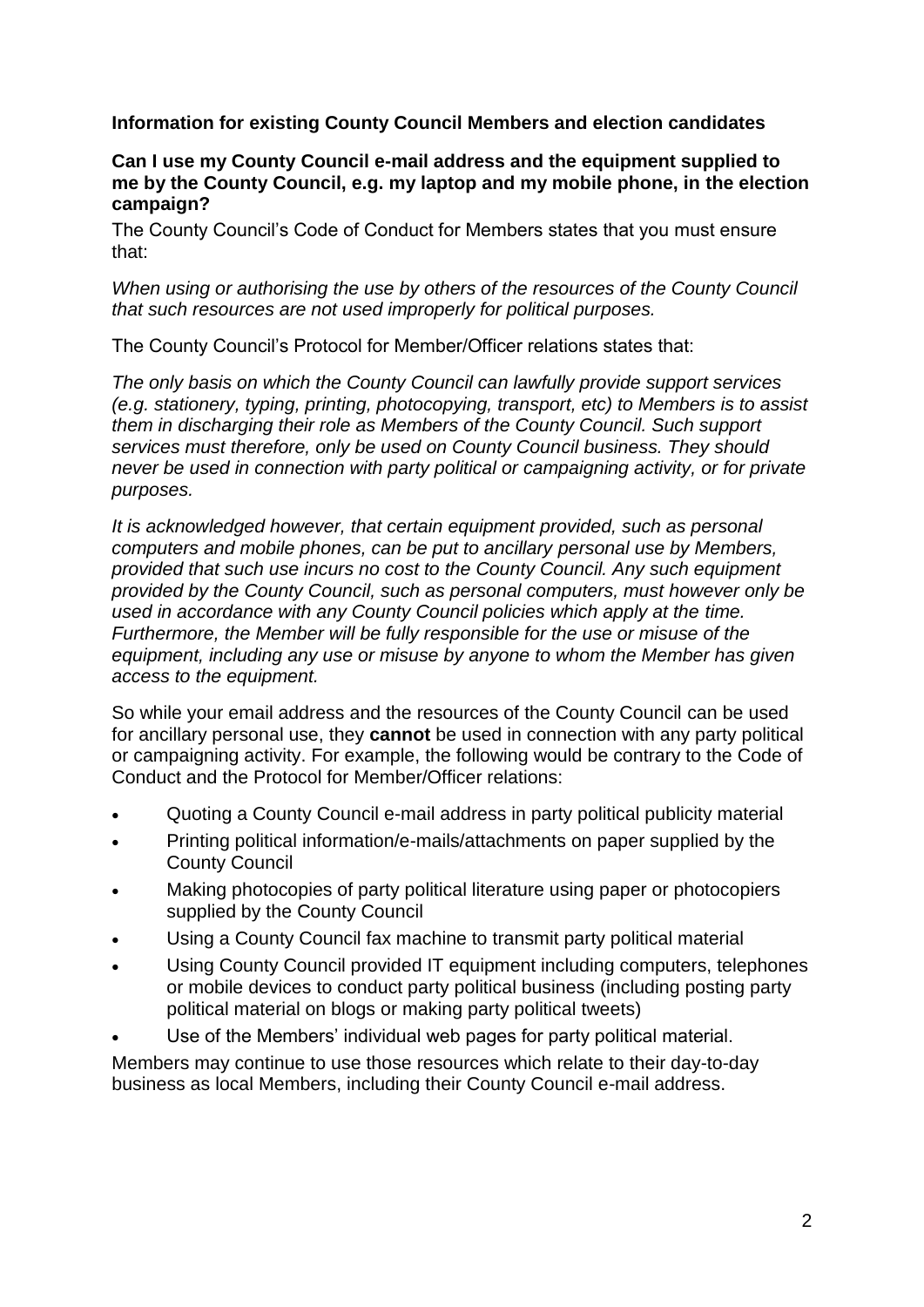### **I am a County Councillor and an event has been organised at a school in my division during the by-election pre-election period. Can I attend?**

Provided you are not standing for election in the by-election yes you can attend. There will however not be any County Council publicity relating to events held in the by-election Division.

## **I am standing for election to the County Council. Can I use County Council meeting rooms and other public meeting rooms to hold public meetings as part of my campaign?**

By virtue of Section 96 of the *Representation of People Act 1983,* a candidate at a Local Government Election is entitled to use rooms in school premises and other publicly maintainable meeting rooms, free of charge to hold public meetings at reasonable times of the day and these must be booked by the candidate. This right applies during the period between the notice of election and the day of the election itself.

The obligation to provide rooms in schools falls on the County Council as the Local Education Authority and is an obligation to provide a suitable room in a maintained school (i.e. not academies and free schools), in the electoral area for which the candidate is standing, or if there is no such school in the electoral area, to such a school in an adjacent electoral area. The right to use rooms in schools does not authorise any interference with the hours during which a school is used for educational purposes and as with publically maintainable meeting rooms it does not override the prior letting of a meeting room.

Details of available publically maintainable meeting rooms can be obtained from the Electoral Registration Officer at the relevant District or Borough Council for the Division. Candidates interested in using rooms in schools should contact Richard Vaughan in Children's Services in the first instance tel no. 01962 846683. No hire charges can be made for the use of rooms, but candidates must pay for the expenses of the meeting, such as heating, lighting and cleaning and for any damage to the premises.

### **As a Councillor, can I speak to the media or appear in an interview during the by-election pre-election period?**

Yes you can, the publicity restrictions apply to communications activity originating from the County Council, which are produced and distributed by officers and funded from the public purse. Individual Members remain free to engage with the media directly on local or party political matters during a pre-election period. The County Council's officers are simply prevented from facilitating that contact in relation to the by-election or assisting with it in any way.

The Codes of Conduct only applies to officers and Members and do not cover the media. It is anticipated that the media will seek alternative viewpoints and would be concerned about whether any claims that a political candidate made in the run-up to an election were true or exaggerated. There is no similar printed code for newspapers or broadcasters, although the BBC is required under the terms of its charter to ensure political issues are covered with accuracy and impartiality.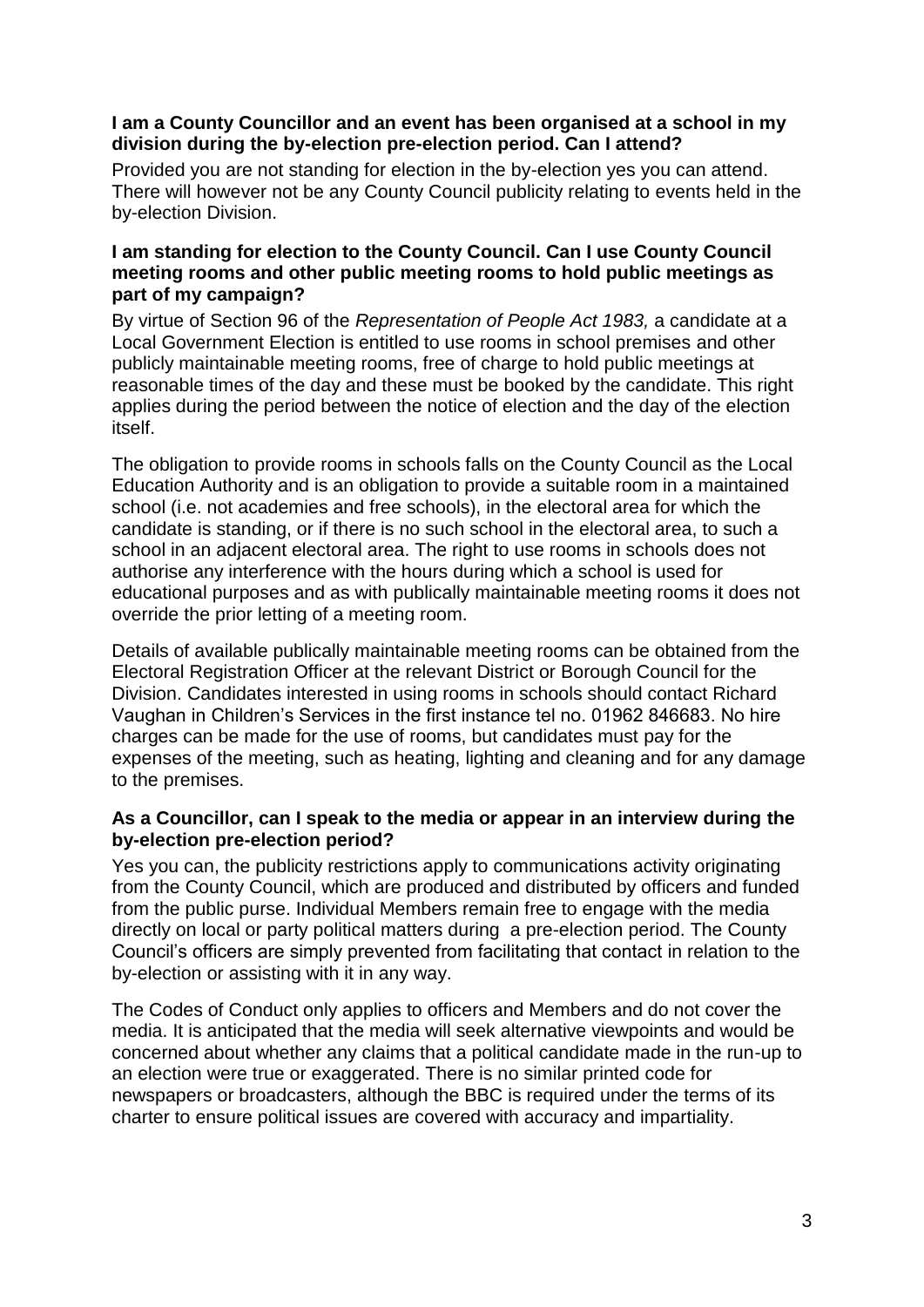### **As a Councillor or candidate in the by-election County Council election, I like a photograph that was taken by the County Council and would like to use it in my local newsletter. Is that ok?**

No, the County Council's Code of Conduct for Members states that they must *ensure that when using or authorising the use by others of the resources of the County Council, that such resources are not used improperly for political purposes.* Before any requests for County Council photographs are agreed, enquiries are made as to their proposed use, and an appropriate restriction on their use is imposed if the request is agreed, to ensure they are not used for political purposes.

No photographs that include candidates for an election will be issued by the County Council to the media during a pre-election period.

## **A political newsletter delivered to households has published statements I believe to be untrue, what can be done about it?**

It is an illegal practice to make, or publish, a false statement of fact about the personal character or conduct of a candidate standing for election, unless the person making the statement had reasonable grounds for believing the statement to be true. Allegations of illegal practice should be made to the Police. False statements that are not about another candidate's personal character or conduct are not illegal under electoral law, but could be considered as libel or slander, and candidates may have personal remedies available to them.

### **I am also a district/borough/city Councillor – what are the publicity restrictions for these councils as they are not having elections?**

The Code applies equally to other councils who will also want to exercise caution during a pre-election period within their own districts and boroughs about giving publicity to individual Members standing for in the County Council By-election.

#### **I am a Member of the County Council and I've been invited to sit on a panel at a public meeting that has been organised by a local campaign group against a controversial issue in the by-election division during the by-election preelection period. Can I attend?**

There is nothing to prevent a candidate standing for election or an existing member of the County Council attending a public meeting organised by a third party during the by-election pre-election period. The County Council will not however, promote the event in any way and it would be a good idea for the other candidates, standing for election in the relevant division, to be invited by the organisers to ensure evenhandedness.

### **I am a candidate standing for election. Can I put campaign signs or posters on roadside verges?**

No. Any political signs or posters on the public highway are illegal and the County Council will remove them when it becomes aware of their presence on the highway. The offending political party may be charged for the removal.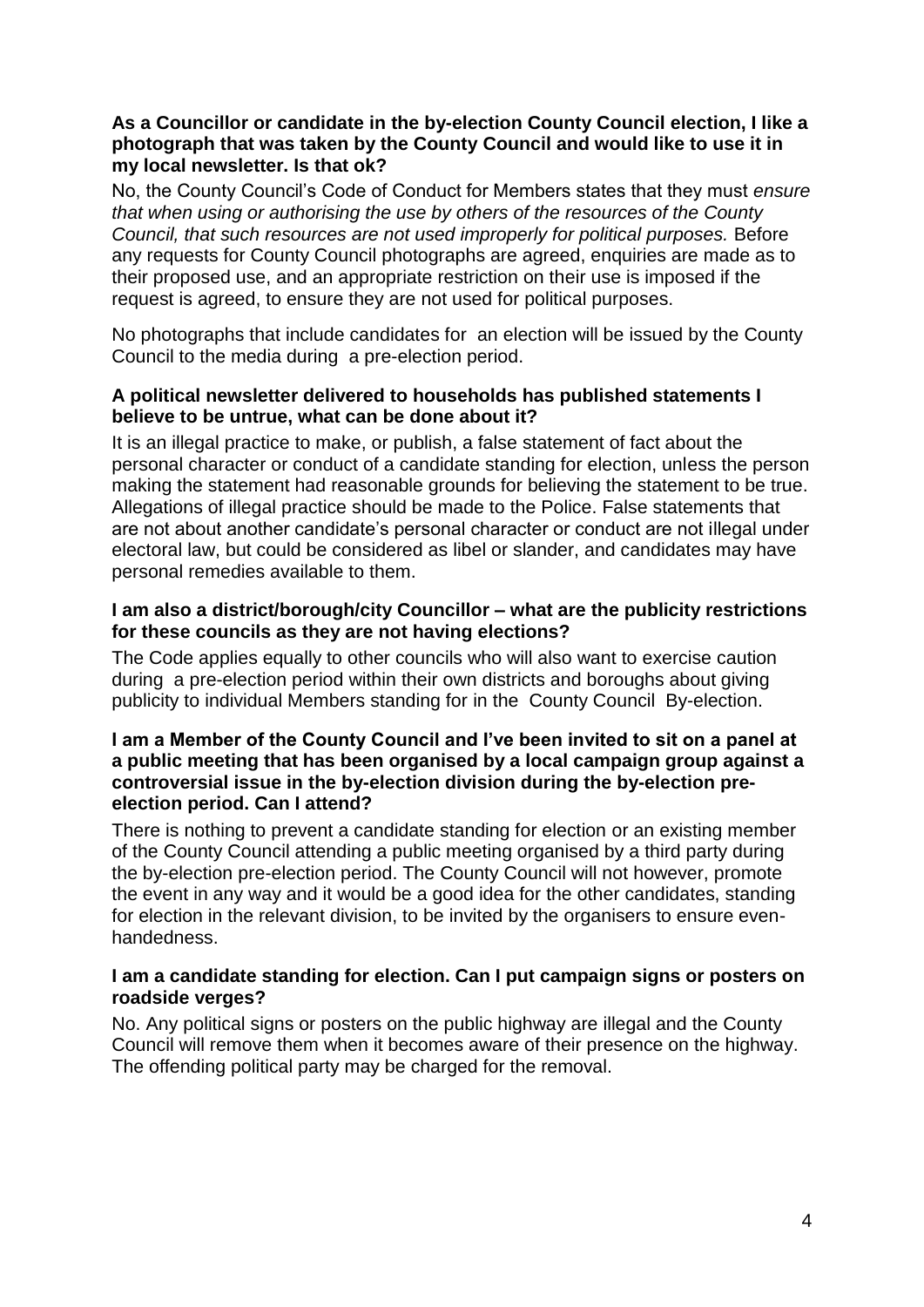# **Information for County Council staff**

### **Can Hampshire County Council events, exhibitions or open days etc. continue to be promoted during a by-election pre-election period?**

While the Code does not specifically refer to and prohibit organising events during a pre-election period, the County Council's general position is that no Hampshire County Council events should be organised which involve County Council Members in the by-election Division during the by-election pre-election period.

During this period of heightened sensitivity, great care should be taken to ensure that the County Council does not publicise, or report views or proposals relating to the by-election Division, in such a way that identifies them with any individual Members or groups of Members.

The Code, defines publicity as: *any communication in whatever form, addressed to the public at large or a section of the public*. The Code therefore applies to publicity in all its forms, including websites, social media, posters, leaflets, advertising, consultation exercises and letters to Editors. Campaign material, if planned in advance of an election and which is not sensitive e.g. foster carer recruitment, can continue if by cancellation would result in poor value for money, and if it was necessary to conduct it during this period. This does not apply to material that could be deemed to be likely to influence the outcome of an election.

### **I am the Manager of a County Council-run care home in the by-election Division and a Government Minister/Shadow Minister wants to visit us during the by-election pre-election period. As they are not standing in the County Council elections, can they be allowed to do so?**

Yes, although care must be taken to give representatives of all parties equal opportunities. There can be no County Council publicity relating to any candidate standing for election that may also attend. The County Council should avoid helping or endorsing any particular candidate or political party, or being seen to attempt to influence the way people might vote.

### **A candidate standing for election wants to carry out a photo shoot at our school/care home or any other County Council facility in the by-election Division. Can I agree to this?**

No. The general presumption here is that during the by-election pre-election period the County Council must not be seen to be helping or endorsing any particular candidate or political party through the use of Council resources. Therefore political publicity events should not take place at County Council-run venues in the byelection Division..

### **I am employed by the County Council and I've been asked to appear in a photograph/be interviewed in a video for a local election candidate. Can I do so?**

Not in your capacity as an employee of the County Council. During a pre-election period, requests to assist with publicity in this way should be avoided as it could imply that the County Council was supporting a candidate or political party or attempting to influence voters.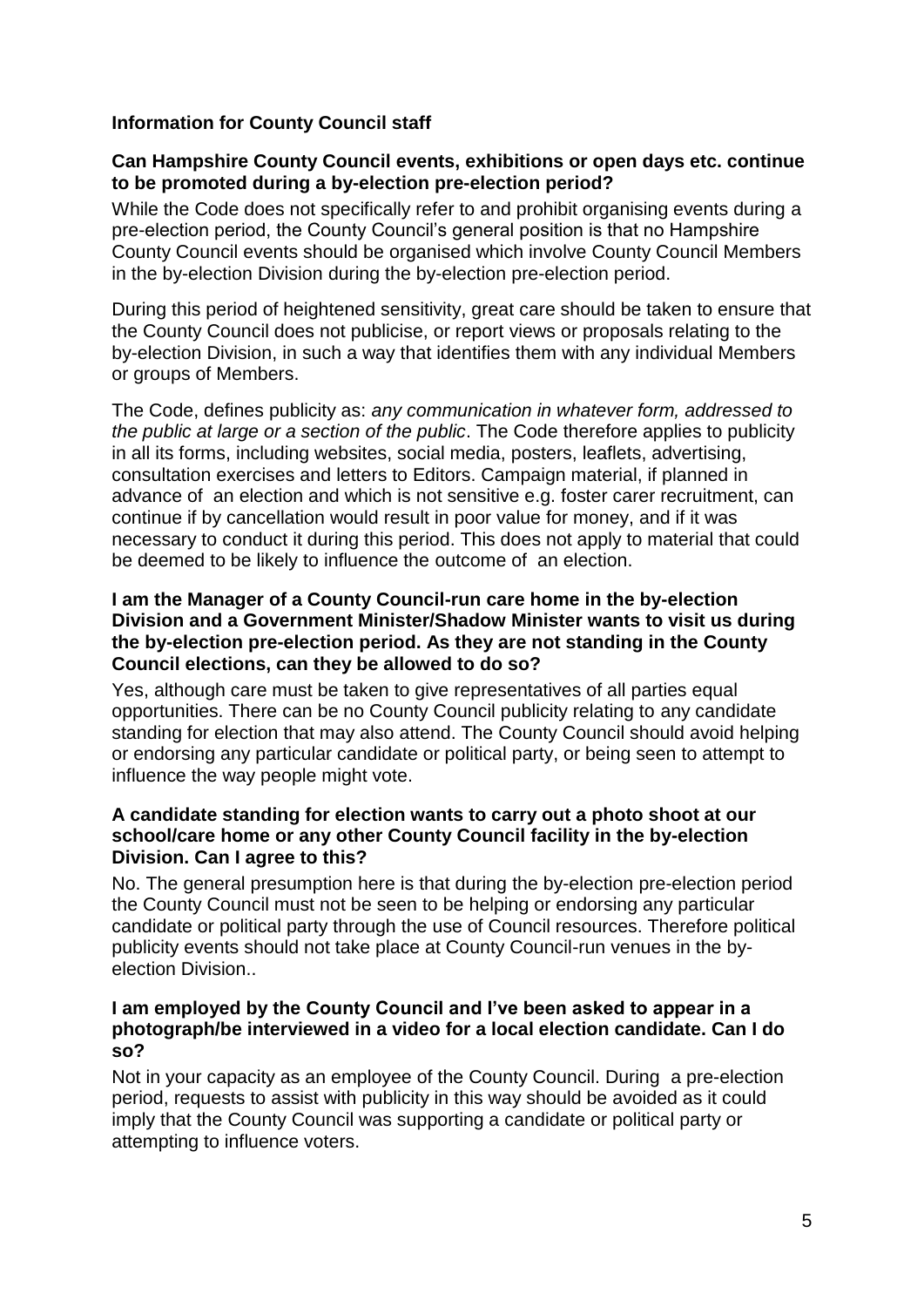However, provided you are not employed in a politically restricted post (see below for more information on politically restricted posts) you could appear in a personal capacity.

# **I am employed by the County Council. Can I stand for election to the County Council?**

No. It is not possible for an employee of the County Council to be elected as a Member of the County Council. If an employee of the County Council wants to stand for election to the County Council, they must ensure that their employment ends before the date of an election.

## **I am employed by the County Council. Can I stand for election to a different local authority?**

Yes you can, provided you are not employed in a politically restricted post by the County Council, and the other authority does not participate in any Joint Committees with the County Council.

## **I am employed by a local authority separate to the County Council. Can I stand for election to the County Council?**

Yes you can, provided you are not employed in a politically restricted post by that authority, and further, provided that your authority does not participate in any Joint Committees with the County Council and does not have members appointed to it by the County Council. This would mean for example, that if you work for the New Forest National Park Authority or the Hampshire Fire and Rescue Authority, you would not be able to stand for election to the County Council.

# **Is my post politically restricted and if it is what does this mean for me?**

Officers who are in a politically restricted post should have been notified of the restrictions which apply. If you are unsure if you are in a politically restricted post please see the guidance below or contact the Monitoring Officer.

The following posts are politically restricted:

- the Head of Paid Service
- **•** statutory Chief Officers
- non-statutory Chief Officers
- Deputy Chief Officers
- **•** the Monitoring Officer
- any person appointed to a post of assistant to a political group
- any person whose duties involve functions including the giving of advice to decision-makers or speaking on behalf of the County Council on a regular basis to Journalists or Broadcasters
- a person to whom functions are delegated.

Politically restricted officers may not:

- 1. Stand as a candidate for any Local Authority
- 2. Act as an agent or sub-agent for another candidate